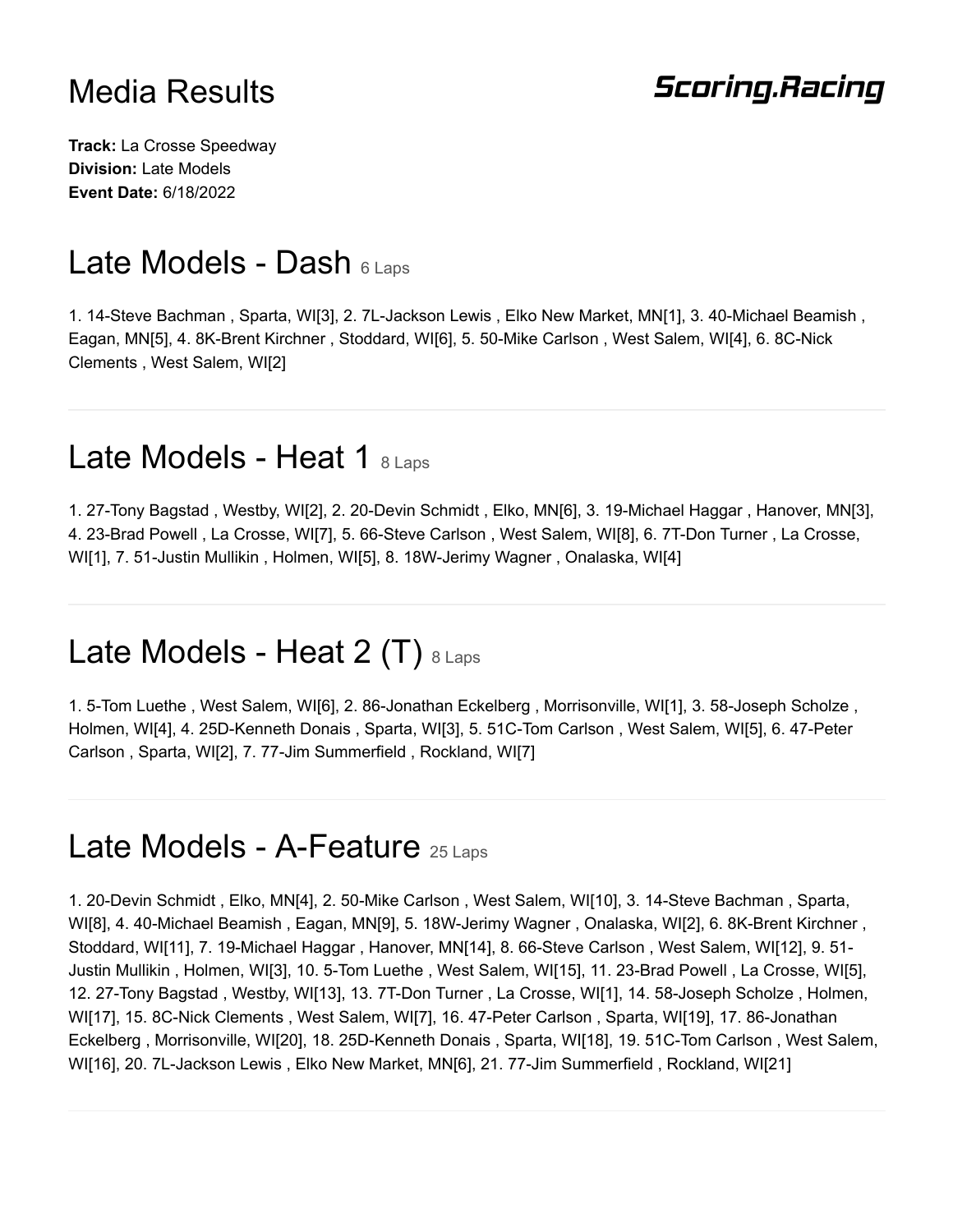# **Scoring.Racing**

**Track:** La Crosse Speedway **Division:** Novelty **Event Date:** 6/18/2022

# Novelty - Heat O Laps

1. 14-John Huebner , La Crosse, WI[1], 2. 77-Robert Stanfield , La Crosse, WI[2], 3. 21M-Matt Miller , Onalaska , WI[5], 4. 10-Adam Kerley , Goodview, MN[6], 5. 13V-Jeff VonRuden , Sparta, WI[3], 6. 12-Al Bartels , Tomah , WI[10], 7. 44-Jake Schomers , La Crescent , MN[9], 8. 88-Ryan Stanfield , La Crosse, WI[7], 9. 39-Matthew Cleveland , La Crosse, WI[8], 10. 27-Alex Liebsch , Winona, MN[4]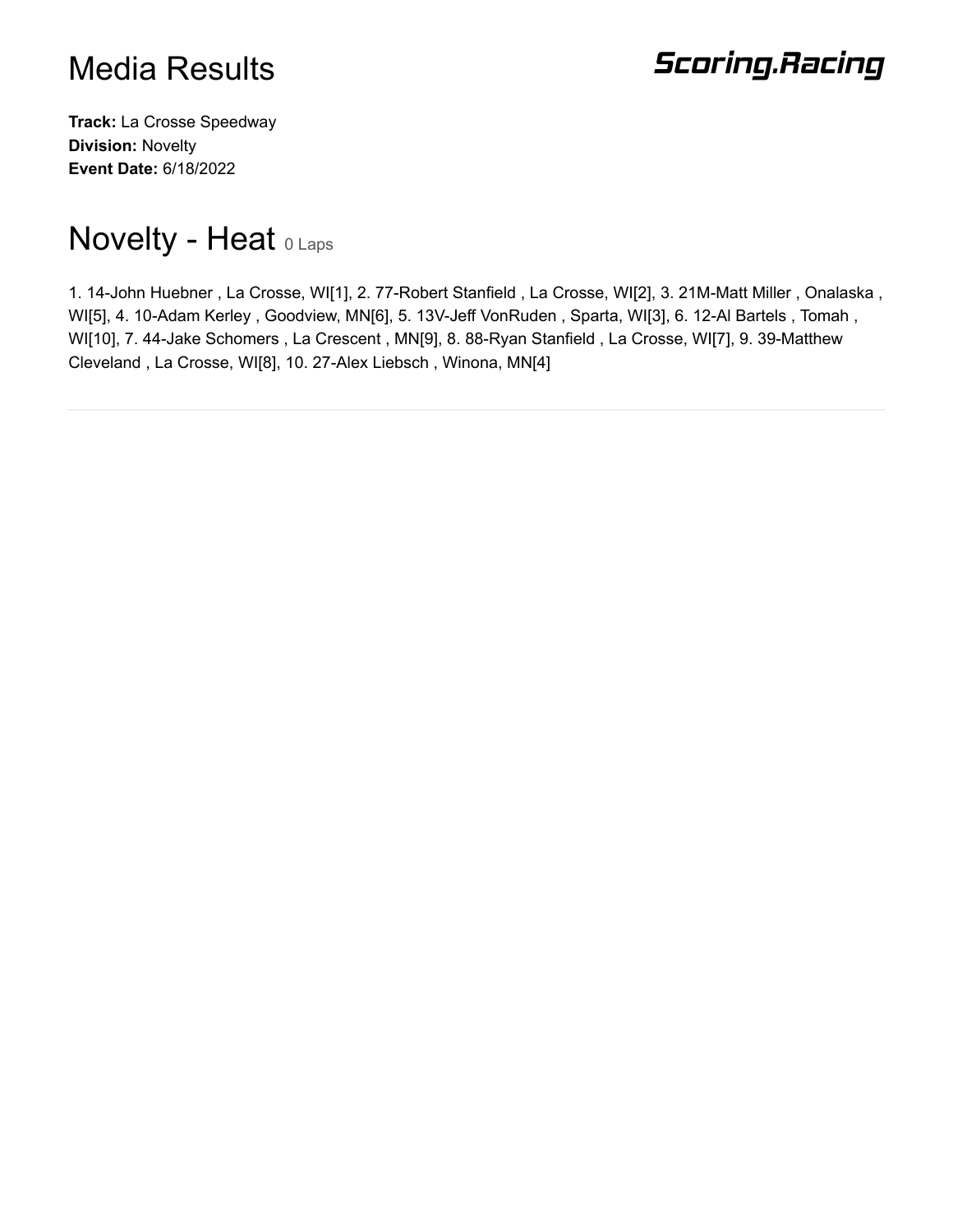# **Scoring.Racing**

**Track:** La Crosse Speedway **Division:** Sportsmen **Event Date:** 6/18/2022

## Sportsmen - Heat/Dash 8 Laps

1. 75-Justin Berg , Bangor, WI[1], 2. 21S-Bill Schott , La Crosse, WI[3], 3. 96-Andy Barney , West Salem, WI[2], 4. 97-Bob Forte , Winona, MN[5], 5. 28-Sam Niles , Winona, MN[4]

# Sportsmen - Heat (T) 8 Laps

1. 85-John Grosskopf , La Crosse, WI[1], 2. 24D-Jamie Dummer , Tomah, WI[6], 3. 88O-Dan Osthoff , La Crosse, WI[3], 4. 34-Travis Gordon , Mindoro, WI[2], 5. 01-Dexter Malin , La Crosse, WI[5], 6. 21X-Scott Mahlum , Onalaska, WI[4]

### Sportsmen - A Feature 15 Laps

1. 21S-Bill Schott , La Crosse, WI[8], 2. 97-Bob Forte , Winona, MN[10], 3. 75-Justin Berg , Bangor, WI[6], 4. 96- Andy Barney , West Salem, WI[9], 5. 28-Sam Niles , Winona, MN[7], 6. 88O-Dan Osthoff , La Crosse, WI[3], 7. 24D-Jamie Dummer , Tomah, WI[11], 8. 34-Travis Gordon , Mindoro, WI[2], 9. 21X-Scott Mahlum , Onalaska, WI[4], 10. 01-Dexter Malin , La Crosse, WI[5], 11. 85-John Grosskopf , La Crosse, WI[1]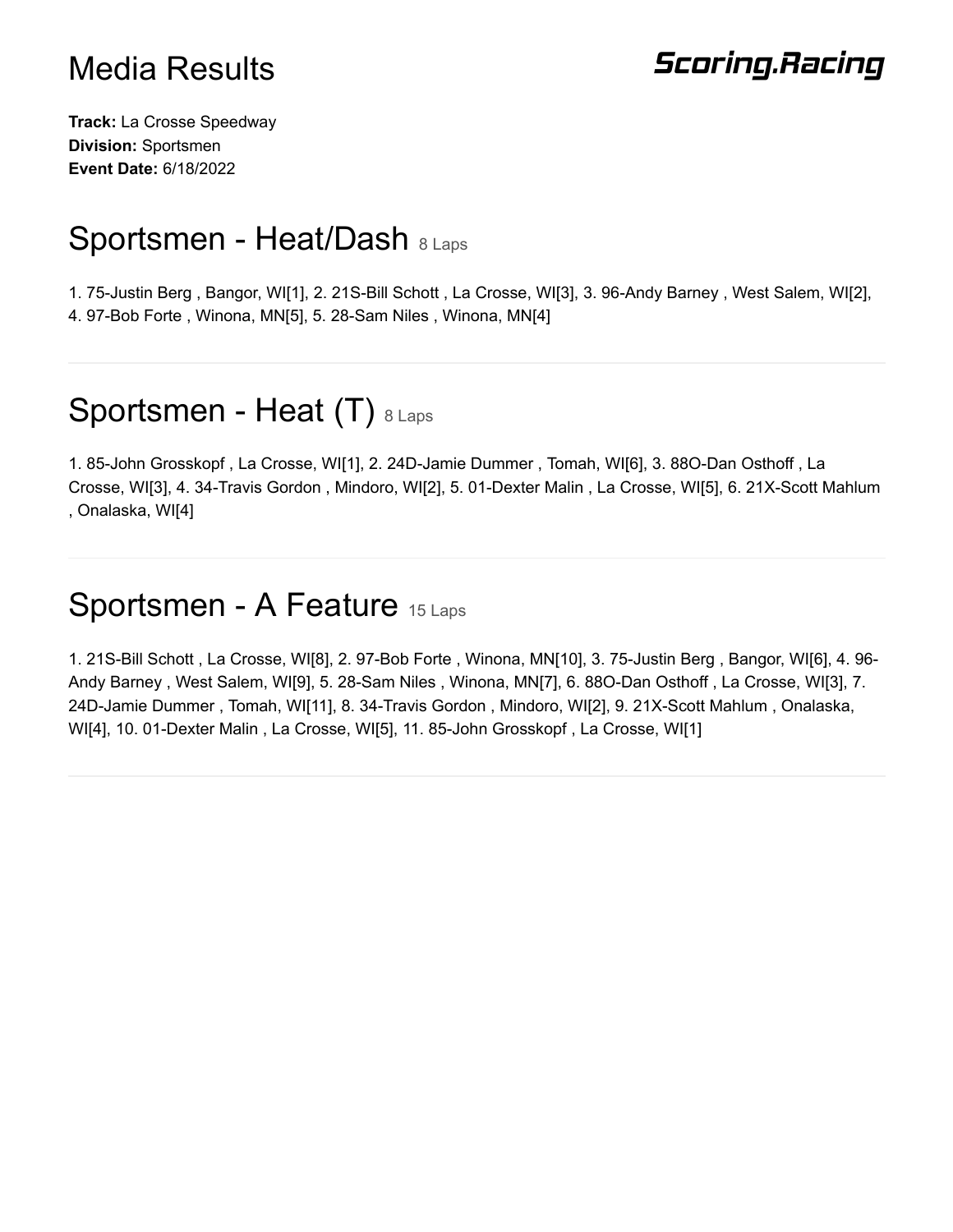# **Scoring.Racing**

**Track:** La Crosse Speedway **Division:** Hornets **Event Date:** 6/18/2022

## Hornets - Dash 6 Laps

1. 10-Jaydin Schock , La Crosse, WI[1], 2. 25-Kristopher Berg , Ettrick, WI[2], 3. 80-Rob Schleifer , Onalaska , WI[6], 4. 33S-Lester Stanfield , La Crosse, WI[5], 5. 12-Ben Thurk , La Crosse, WI[3], 6. 32-Joseph Johnson III, Holmen, WI[4]

## Hornets - Heat 2  $8$  Laps

1. 96-Keanna Barney , West Salem, WI[4], 2. 75-Carter Horstman , Bangor, WI[3], 3. 77-Robert Stanfield , La Crosse, WI[8], 4. 3/4-Nick Hadler , Inver Grove Heights, MN[2], 5. 11B-Shawn Breese , Sparta, WI[1], 6. 74-Kyle Cottone , La Crosse, WI[5], 7. 13-Christopher Lofquist , Prior Lake, MN[6], 8. 13V-Jeff VonRuden , Sparta, WI[7]

## Hornets - Heat 3 8 Laps

1. 22-Christopher Christen , Onalaska, WI[2], 2. 26-Mark Bornitz , Holmen, WI[5], 3. K9-John Clauson , La Crosse, WI[4], 4. 21-Jacob Iverson , West Salem, WI[3], 5. 7-Abigail Knaack , Onalaksa , WI[1], 6. 66-Marshall Rinartz , Centuria, WI[6]

## Hornets - A Feature 15 Laps

1. 75-Carter Horstman , Bangor, WI[5], 2. 26-Mark Bornitz , Holmen, WI[17], 3. 25-Kristopher Berg , Ettrick, WI[12], 4. 32-Joseph Johnson III, Holmen, WI[13], 5. 13V-Jeff VonRuden , Sparta, WI[9], 6. 96-Keanna Barney , West Salem, WI[6], 7. 77-Robert Stanfield , La Crosse, WI[15], 8. 80-Rob Schleifer , Onalaska , WI[11], 9. 21- Jacob Iverson , West Salem, WI[1], 10. 74-Kyle Cottone , La Crosse, WI[7], 11. 3/4-Nick Hadler , Inver Grove Heights, MN[4], 12. 7-Abigail Knaack , Onalaksa , WI[18], 13. 10-Jaydin Schock , La Crosse, WI[10], 14. 11B-Shawn Breese , Sparta, WI[3], 15. 33S-Lester Stanfield , La Crosse, WI[16], 16. 13-Christopher Lofquist , Prior Lake, MN[8], 17. K9-John Clauson , La Crosse, WI[2], 18. 12-Ben Thurk , La Crosse, WI[14], 19. 66-Marshall Rinartz , Centuria, WI[20], 20. 22-Christopher Christen , Onalaska, WI[19]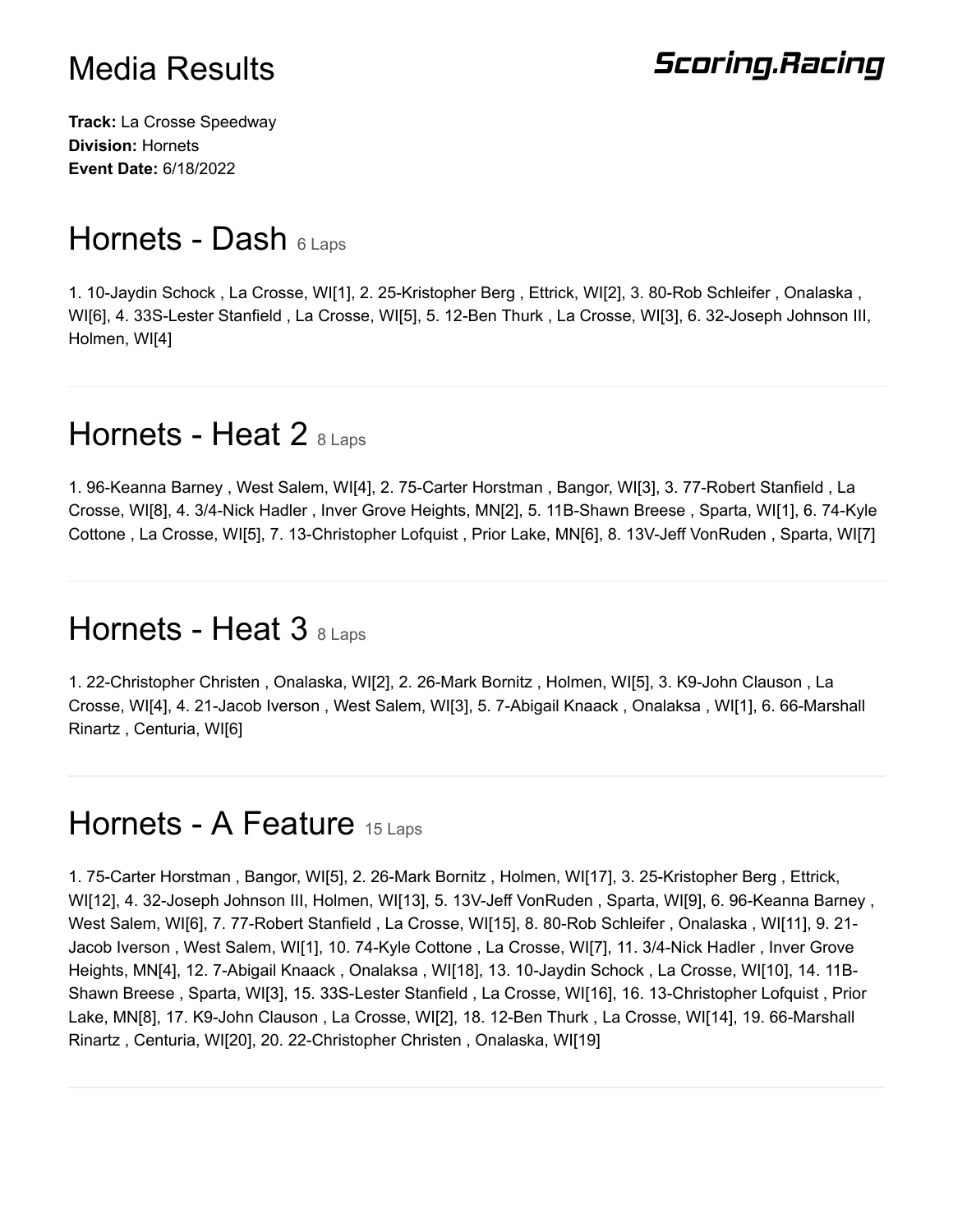# **Scoring.Racing**

**Track:** La Crosse Speedway **Division:** Hobby Stocks **Event Date:** 6/18/2022

# Hobby Stocks - Heat 8 Laps

1. 21-Tyler Stuber , La Crosse, WI[4], 2. 28-Charles Vian Jr, West Salem, WI[7], 3. 42-Alex Rud , La Crosse, WI[5], 4. 8-Jason Bolster , Sparta, WI[6], 5. 34-Mike Kreger Jr, Beverly Hills, CA[8], 6. 99-Joey Johnson , Melrose, WI[2], 7. 83-Jestin DeLap Sr , Camp Douglas, WI[3], 8. 1220-Bryon Olsen , La Crosse, WI[1]

## Hobby Stocks - A Feature 15 Laps

1. 34-Mike Kreger Jr, Beverly Hills, CA[8], 2. 28-Charles Vian Jr, West Salem, WI[7], 3. 42-Alex Rud , La Crosse, WI[6], 4. 8-Jason Bolster , Sparta, WI[5], 5. 99-Joey Johnson , Melrose, WI[2], 6. 83-Jestin DeLap Sr , Camp Douglas, WI[3], 7. 1220-Bryon Olsen , La Crosse, WI[1], 8. 21-Tyler Stuber , La Crosse, WI[4]